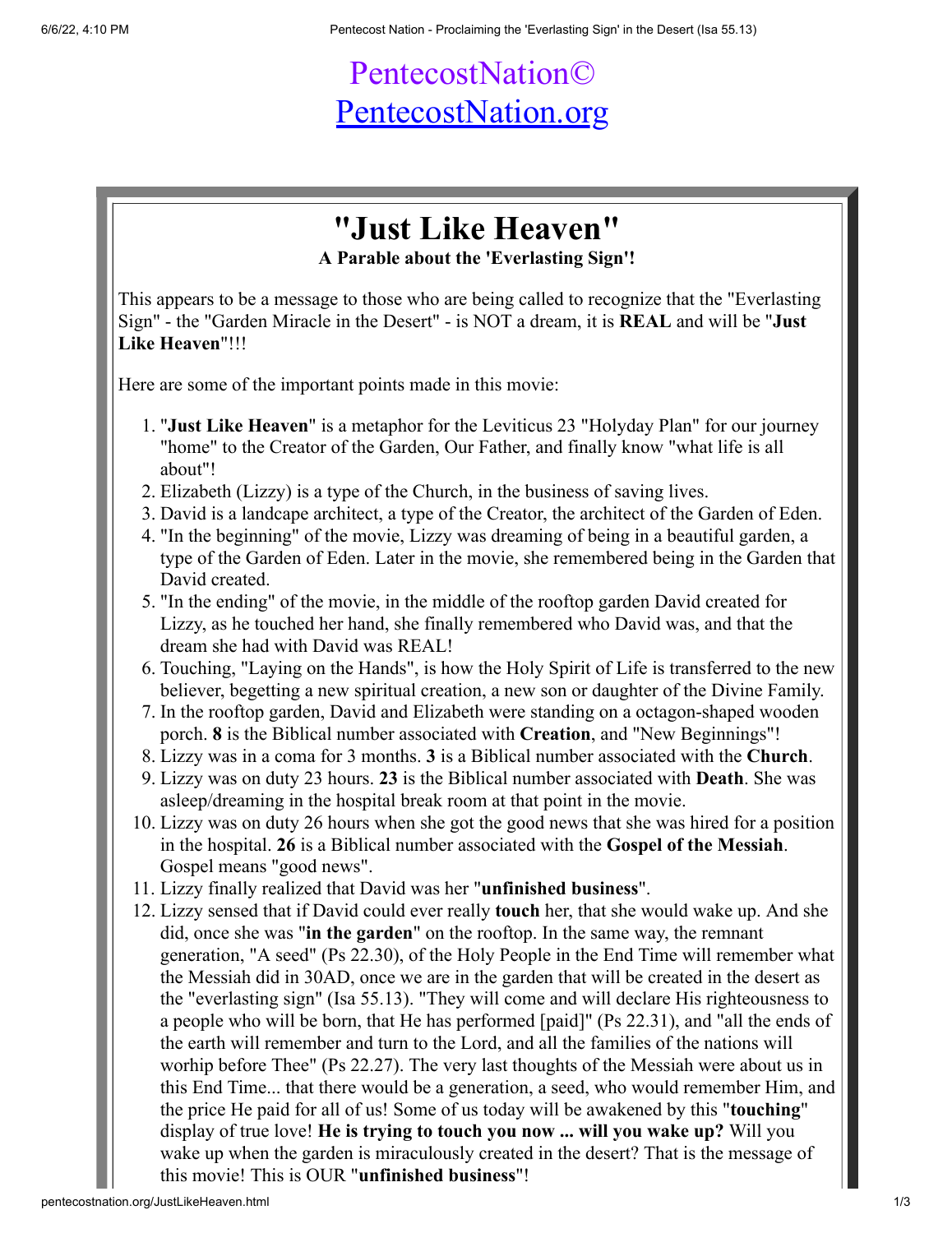6/6/22, 4:10 PM Pentecost Nation - Proclaiming the 'Everlasting Sign' in the Desert (Isa 55.13)

- 13. Lizzy was revived by David breathing life into her when he tried to steal her body from the hospital. "Breath" is also a symbol of the Holy Spirit. Are we being receptive to the breath of Life from our Creator... the inspiration from this and other movies that the Creator is using to revive and awaken us?
- 14. David and Lizzy were set to meet each other. We also, as the Church, have a date set with our Creator in **the garden that the Creator will miraculously create in the desert** (Isa 55.13). The date is set and will be the fulfillment of the **2nd Holyday**, the Last Day of Unleavened Bread, of which the type in the Old Testament was the miraculous deliverance of the Chosen People, the physical nation of the Israelites, at the Red Sea. Today the Chosen People are being called from every nation in the world, and they will be redeemed/released from modern Egypt and gather together (Ps 107.1-7) in the "desert garden" to become the "**Holy Pentecost Nation**" (Micah 4.6-13) and "**Kingdom of Priests**" (Rev 5.9-10), in fulfillment of the 3rd Holyday, "Pentecost", BEFORE the return of the Messiah as symbolized by the 4th Holyday, the "Feast of Trumpets". Fulfilling the 2nd and 3rd Holydays is our "**unfinished business**" with our Creator!
- 15. David and Lizzy met by way of the real estate sales persons activities which hooked David up to the apartment in which Lizzy lived. The real estate person's name was Grace. Grace always is used to bring remedy to God's people.
- 16. Lizzy's apartment was rented to David for only one month or 30 days. The number 30 is "the blood of Christ". It is what brought Lizzy out of her coma (lack of knowledge of her Savior) and back to the world. The period of 30 days is also the time to settle the account in commerce privately.
- 17. In order for Lizzy to live, she had to first die. She was reborn into a new life and awareness of who she was and that she was loved by one who only wanted to serve her instead of desiring things from her.
- 18. The movie showed the distinction between the "body" and the "spirit". Lizzy's spirit was separated from her body for the majority of the story. Only David, the "spiritual" adviser (the store clerk who referred David to books on spirits), and the small daughter of Lizzy's sister were aware of her spirit. Scripture says that if we do not see things as through the eyes of a small child, we will not be aware of things of truth. [Notice that there were only these "3" that could see Lizzy's spirit... and "3" is the number of the true Church. Editor's addition]
- 19. The "spiritual adviser" did not see Lizzy first hand, but he believed and had faith.
- 20. The "spiritual adviser" also foresaw that David could not help Lizzy until David first overcame his own "death". This is a metaphor that David, as the Son of God, had to first die on the cross so that his death would save his church- or Lizzy.
- 21. The solution for dead people of "**going to the light**" was in the books that David collected at the "spiritual" book store. We also have a collection of books, the Bible, that tells us that the solution is "going to the Light", the "true light which... enlightens every man" (Jn 1.9). This Light is the Messiah who said "**I am the Light of the world**; he who follows Me will not walk in the darkness, but will have the **Light of life**" (Jn 8.12).
- 22. In the end of the movie, Lizzy was home alone, standing quietly in the hallway. Then she turned and noticed the light streaming down from the stairs that led to the rooftop. She decided to follow the light, to take the steps up the stairs to the rooftop. Then she discovered **the beautiful transformation of her rooftop into a garden paradise**! Isn't this a metaphor for us today, as the true church, to be still and quiet enough to notice and follow the path of light up to the Creator, in order to discover the "**Garden Miracle**" He has waiting for us in the very near future - **the "Everlasting Sign" in the desert** (Isa 55.13)?